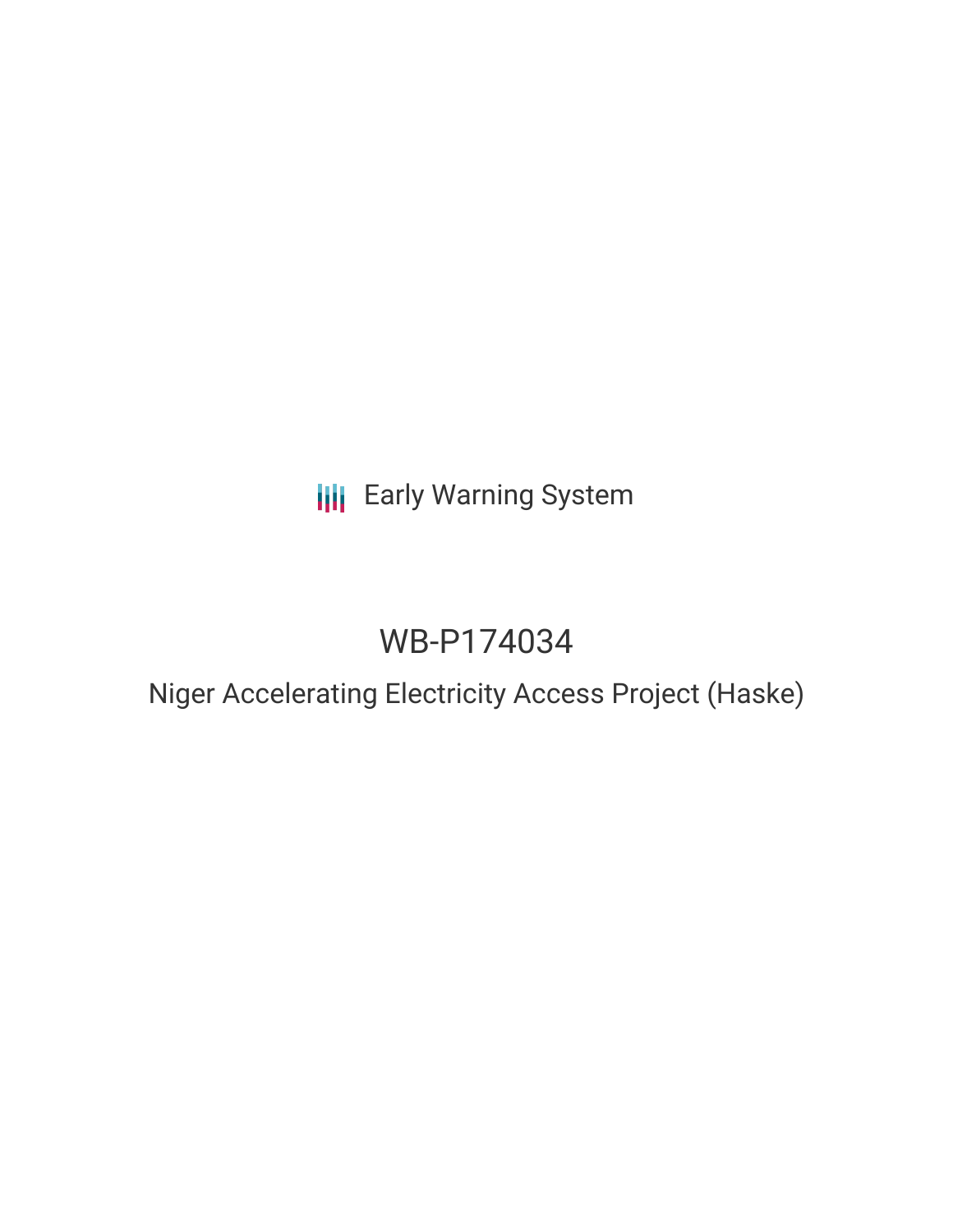

#### **Quick Facts**

| <b>Countries</b>               | Niger             |
|--------------------------------|-------------------|
| <b>Financial Institutions</b>  | World Bank (WB)   |
| <b>Status</b>                  | Active            |
| <b>Bank Risk Rating</b>        | U                 |
| <b>Voting Date</b>             | 2021-12-17        |
| <b>Borrower</b>                | Republic of Niger |
| <b>Sectors</b>                 | Energy            |
| <b>Investment Amount (USD)</b> | \$310.00 million  |
| <b>Project Cost (USD)</b>      | \$317.00 million  |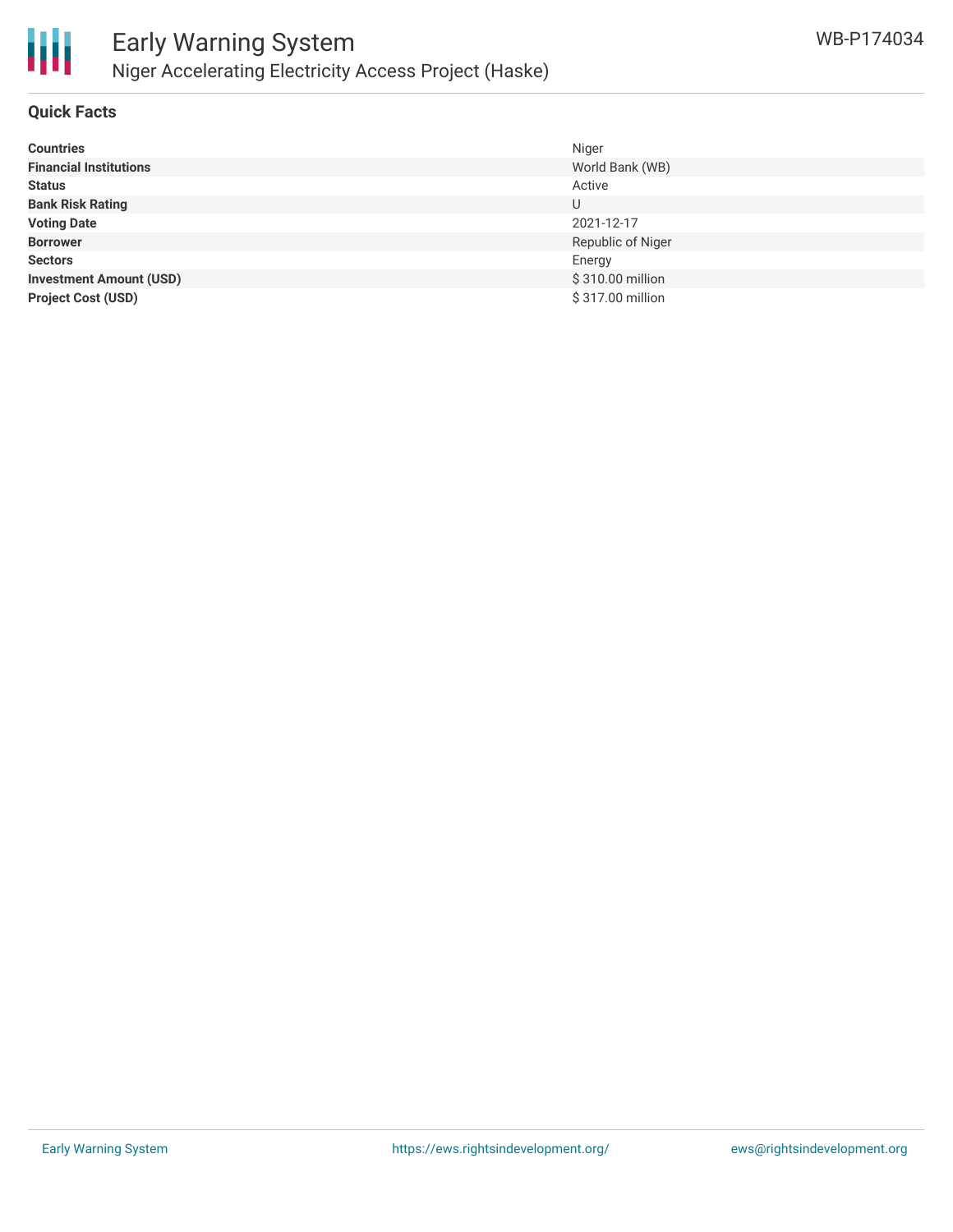

### **Project Description**

The Proposed Development Objective(s) is to increase access to modern energy services in Niger through grid, mini grids, offgrid and clean cooking solutions.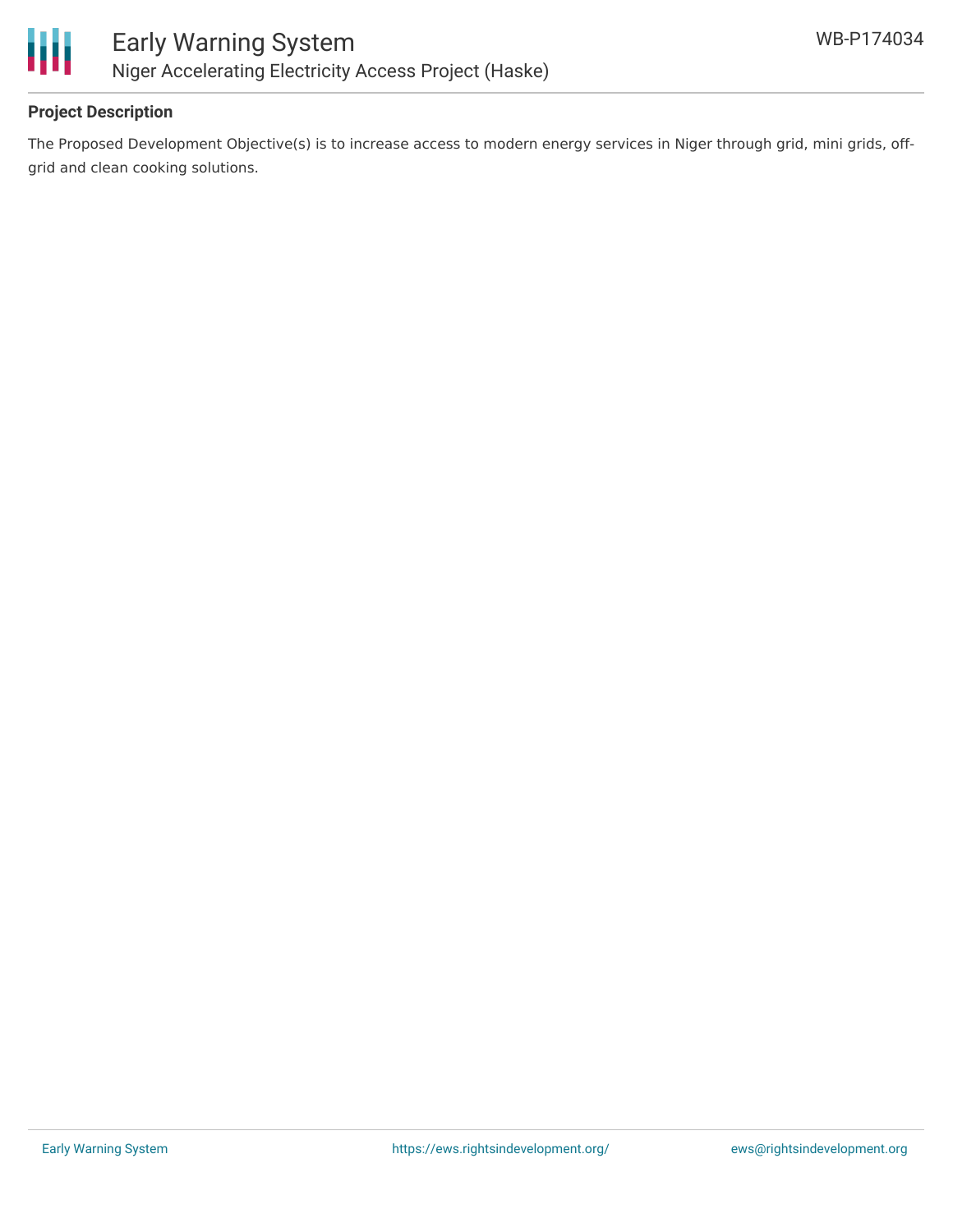

#### **Investment Description**

World Bank (WB)